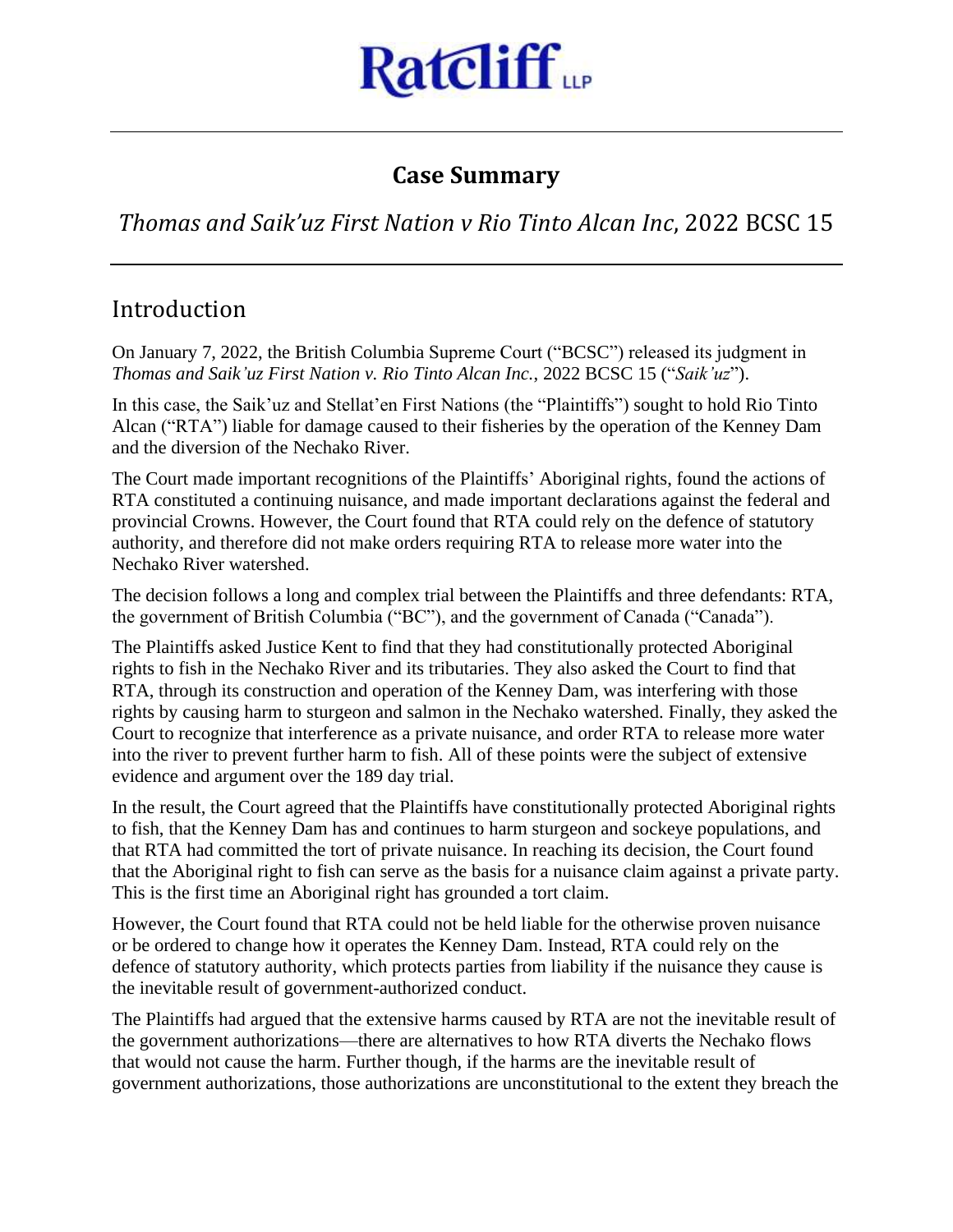plaintiffs' rights under s. 35 *Constitution Act, 1982*, and are therefore of no force or effect to shield the company from the proven liability in nuisance. Justice Kent rejected this argument.

However, the Court declared that, in light of its findings, both Crown governments have a responsibility to take action to protect the Plaintiffs' rights and the fish upon which the rights depend.

## Background

The Saik'uz and Stellat'en are two of fourteen Dakelh (Carrier) First Nations (para. 220).<sup>1</sup> They have lived in the Nechako River watershed since long before colonial incursion began and are recognized as "bands" under the *Indian Act* (paras. 2, 6). Saik'uz's primary reserve community is located at Stoney Creek (para. 7). They also have a reserve at Noonla on the Nechako River and several traditional fishing sites downriver (para. 7). Stellat'en's primary reserve community is at the west end of Fraser Lake at the mouth of the Stellako River, where they have maintained a fishery, including for sockeye and sturgeon that migrate through the Nechako and Nautley systems into Fraser Lake and the Stellako (para. 8).

While the defendants put the Plaintiffs to the strict proof of their rights through trial, the Court had "no hesitation" in finding that fishing in the Nechako watershed, for a diversity of species, was and is fundamental to the Plaintiffs' physical, cultural, and spiritual sustenance and made a formal declaration that the Plaintiffs have a constitutionally protected right to fish for food, social, and ceremonial purposes in the Nechako watershed (paras. 252-253, see also paras. 246- 251, 661).

Situated in the northern interior of BC, the Nechako River is one of the largest tributaries of the Fraser River (para. 1). In the 1950s, British Columbia authorized RTA to build a large dam and reservoir in the Nechako's headwaters to divert water to generate electricity for a smelter in Kitimat (see historical overview beginning at para. 66).

While most dams ultimately release the water they hold back into the same watershed in which it originally flowed, most of the water impounded by the Kenney Dam is never released back into the Nechako River. Instead, it flows west through a tunnel and generating station, and then out to the ocean via the Kemano River. Some water is released into the Cheslatta River via a spillway (the "Skins Lake Spillway"), where it flows downstream for about 80 km before eventually entering the Nechako River approximately nine kilometres below the Kenney Dam (see paras. 1- 5). Only 30 to 40 percent of the natural, pre-dam flows now enter the upper Nechako River in an average year, and the timing of when RTA chooses to release water results in dramatic changes to its annual water flow pattern, or hydrograph (paras. 5, 390). These changes have had profound effects on the river's bed and banks (para. 5).

In the 1980s, the federal government directed RTA to release additional water into the Nechako for the protection of fish (paras. 111-112). RTA objected to the federal government's jurisdiction on this matter, leading to litigation that ultimately resulted in a settlement agreement (the "1987 Settlement Agreement") (paras. 113-116). During this time period, there was disagreement within the Department of Fisheries and Oceans ("DFO") as to the amount of water needed for the fish (see paras. 118-133). Twelve First Nations parties, including Stellat'en and Saik'uz, attempted, ultimately unsuccessfully, to join the case. They were excluded from negotiations

<sup>1</sup> All para references are to *Saik'uz* unless otherwise noted.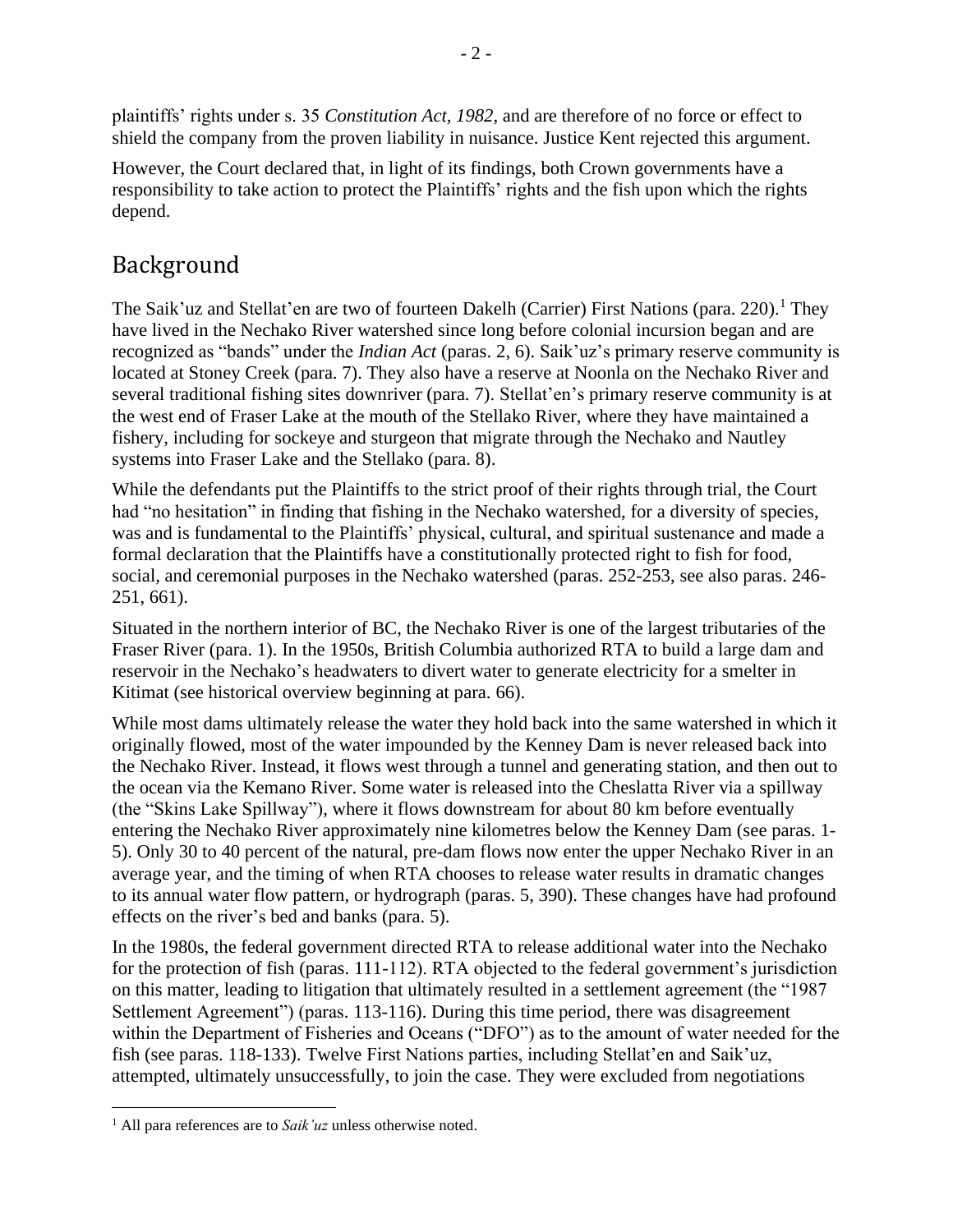leading to the 1987 Settlement Agreement, which established the flow regime still in place today (paras. 134-137, 141).

In the late 1980s, RTA began work on the Kemano Completion Project to expand its ability to produce electricity. The project was controversial and in 1995 BC announced its cancellation. Following litigation, another settlement agreement was reached in 1997, which led to a new water licence (paras. 154-157). In 2012, a further project was approved, and a final amended water licence was issued to RTA (paras. 158-159).

All these authorizations were issued without consulting the Plaintiffs about the impact of the diversion on their rights (paras. 565, 582, 585-588), despite their repeated attempts to make their concerns and objections known since the 1980s (para. 613).

# Discussion of Legal Issues

Following is a summary of the key findings in respect of the legal issues as they were framed by the Court.

## **1. Are the Plaintiffs the proper rights holders to bring this claim?**

Yes. Before an Aboriginal right, including title, will be recognized by a court, the community in question must establish that they are the proper group to bring forward the claim and then the court moves on to analyze the right in the context of that group.

In this case, the Court found that each of the Plaintiff First Nations are proper rights holders for bringing forward this claim (para. 236). The defendants argued variously that either the smaller land-holding groups (*sadekus*) that collectively make up the First Nations or the larger Dakelh Nation are the proper claimants for Aboriginal title. BC's expert advocated for an approach that would require evidence of present-day *sadekus* and their lands (*keyohs*) and trace those back through space and time to 1846, the date of the assertion of European sovereignty. Justice Kent rejected both this approach and the argument that the proper rights-holder is the larger Dakelh Nation (see paras. 225-236).

## **2. Do the Plaintiffs have Aboriginal rights to fish in the Nechako River for food, social, and ceremonial purposes?**

Yes. In deciding whether to find an Aboriginal right to fish, courts follow three steps. First, they characterize the right claimed. Next, they decide whether a pre-contact practice, relevant to the right, has been shown to be an integral part of the claimant's pre-contact distinctive culture. Last, the claimant must show that the right they claim in the modern context is "reasonably regarded as a continuation of the pre-contact practice" (para. 239).

The defendants put the Plaintiffs to strict proof of their Aboriginal rights to fish, requiring them to present substantial expert and lay witness evidence on the importance of fishing to their culture and way of life (para. 242).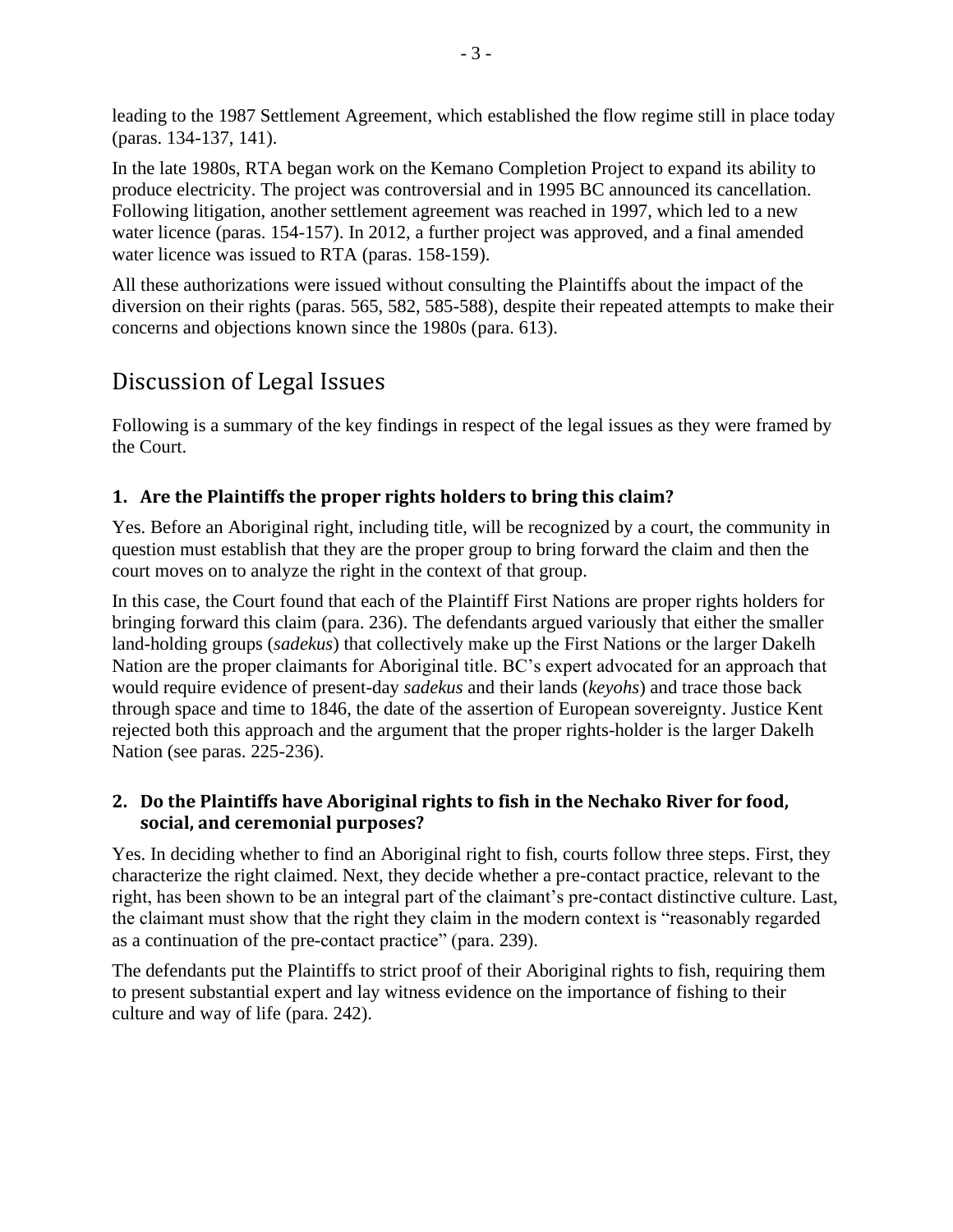Justice Kent described the lay witness evidence this way:

The Saik'uz and Stellat'en witnesses described in their testimony the methods taught to them as children and which they have employed throughout their lives to catch salmon and Nechako White Sturgeon at various specific family-"owned" locations on the Nechako River, Fraser Lake, and the Stellako River. They also testified about specific spiritual or ritual practices related to fishing and the role that activity played in the intergenerational transmission of culture. The evidence corroborated the exclusivity of fishing sites and the requirement of permission for fishing to occur at sites traditionally occupied by other families. All of this evidence was uncontroverted and I accept it without reservation. (para. 249).

Justice Kent stated that he had "no hesitation" in finding that the Plaintiffs have Aboriginal rights to fish in their respective areas of the Nechako watershed (see paras. 252-253).

#### **3. Do the Plaintiffs have Aboriginal title to land in locations in the Nechako River watershed?**

Yes, but this was made as an alternative finding, as establishing title was not strictly necessary given the Court's finding that fishing rights could ground the claim in nuisance.

The Plaintiffs did not seek formal declarations of title, but rather findings of Aboriginal title to support their nuisance and breach of riparian rights claims (para. 267). The Court declined to make these findings on procedural grounds: the areas where these findings were sought are subject to overlapping claims by other First Nations who were not made parties to the action and whose evidence was not presented to the Court (paras. 276, 278).

Nonetheless, Justice Kent went on to review the evidence and make findings of fact that would permit the determination of the issue by appeal courts if necessary. The Court limited its consideration to two locations: Noonla IR #6, on the Nechako, and Stellaquo IR #1 on Fraser Lake at the mouth of the Stellako, as title to these locations "should suffice to ground the tort claims and, in any event, they likely represent the most obvious cases in respect of title to land and riverbeds" (para. 279).

The defendants argued that the Plaintiffs had not adduced sufficient evidence to establish exclusive occupation of Noonla by any Saik'uz members (para. 302). The Court considered evidence of a village located at Noonla described by early European visitors to the area (paras. 288-299), transcripts of oral history related by a Saik'uz elder in 1977 (paras. 293-301), and ethnographic evidence with respect to Dakelh legal traditions and cultural patterns (para. 303). Justice Kent found that it was a Dakelh cultural pattern to locate villages at fishing weir locations, that there was a weir at Noonla, that the fishery at Noonla would have been part of a *keyoh* controlled by a hereditary leader and exclusively used and occupied by a *sadeku* in accordance with Dakelh legal traditions (para. 303). He went on to find that the contemporary collective whose members have demonstrated a cultural connection to the historic community at Noonla is the Saik'uz First Nation (para. 304). On this basis, he had "no hesitation in finding that Aboriginal title to […] Noonla Indian Reserve #6 should be and is vested in Saik'uz First Nation" (para. 305).

The determination of title to Stellaquo IR #1 was less complicated (para. 306). There was no question that Stellaquo was occupied in 1846 and continues to be to this day (paras. 307-313). The question with which the Court had to grapple was whether it was exclusively occupied by Stellat'en First Nation. The early records seem to suggest that the village at the west end of Fraser Lake (Stellaquo IR 1) and the village at the east end of Fraser Lake (today the primary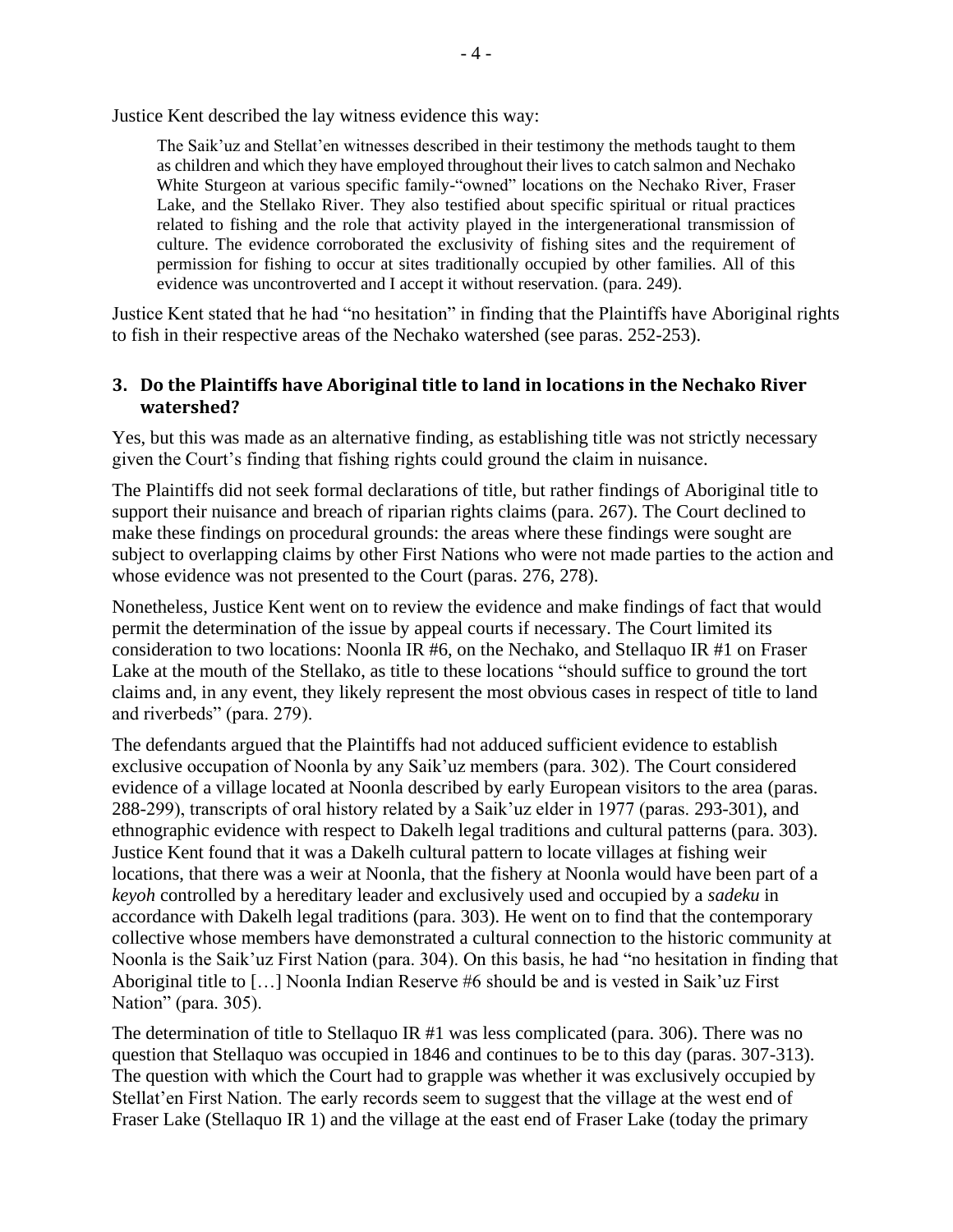reserve community of the neighbouring Nadleh Whut'en First Nation) were occupied by members of the same Dalkelh sub-tribe (para. 314). Justice Kent found this was of no import, as the descendants of the people who had lived in Stellaquo in 1846 continue to live there today while the descendants of the people at Nadleh continue to live there today. Whether they were historically one group or two, they are two separate First Nations today "and each is now the contemporary collective with a demonstrable ancestral connection to each of the two villages that existed in 1846 […] and continue to exist today" (paras. 314-315). On this basis, the Court concluded that the Stellat'en First Nation are the appropriate holders of Aboriginal title to Stellaquo IR#1 (para. 316).

### **4. Do the Plaintiffs have Aboriginal title to the riverbed in locations along the Nechako River?**

The Court declined to decide on this issue, but wished to "make it clear, however, that [it is] not dismissing the plaintiffs' alternative claim for waterbed title on the merits. [The Court is] simply deferring determination of that issue to a case where the question can be decided on a more complete evidentiary record" (para. 334).

#### **5. Can Aboriginal rights, such as a right to fish, ground an action against a nongovernment party under the law of nuisance?**

Yes. The Court found that Aboriginal rights to fish can ground an action in private nuisance. Counsel for the Plaintiffs argued:

Whether the conventional nomenclature of nuisance law (such as "proprietary interests") is technically descriptive of Aboriginal rights cannot dictate whether a claim in nuisance lies against a defendant whose use of land unreasonably interferes with those rights. As the SCC has emphasized, Aboriginal rights are *sui generis* and not to be compartmentalized by traditional common law terms.

…

More fundamentally, though, and apart from any characterization of Aboriginal rights as "usufructary" [a reference to *Tsilhqot'in*] or by comparison to a *profit à prendre*, the *sui generis* nature of Aboriginal rights, the important purpose they serve (reconciliation and provision of cultural security and continuity), and the fact that they are intimately related to a particular piece of land means that a claim in nuisance must be sustainable in law when there is an unreasonable interference with the right itself or the land to which the right is intimately related. If an extension of the common law is necessary to achieve that, this is the appropriate case in which to do so. (para. 376, emphasis added by Justice Kent).

After reviewing this argument, the Court said:

I agree with every word of this submission and I have no hesitation in concluding that the plaintiffs' Aboriginal right to fish is a legally sufficient foundation for an action in private nuisance. (para. 377).

The Court also found that a case against a non-government entity can be grounded in Aboriginal rights, as well as First Nations' interests in their reserve lands, and Aboriginal title (paras. 356- 359, 367, 383).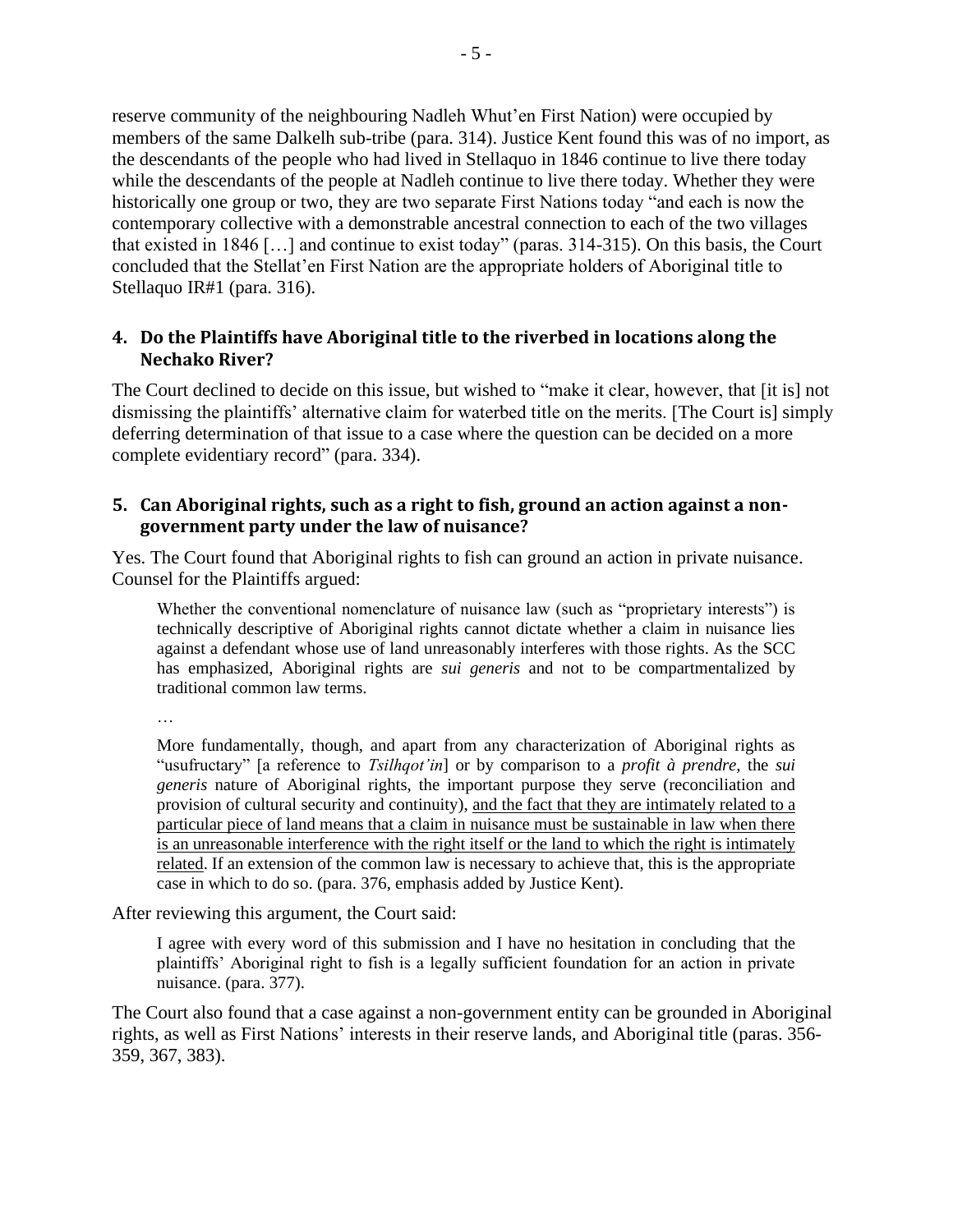### **6. Do the Plaintiffs have riparian rights and if so, has there been a breach of those riparian rights?**

In an alternative to their claim in nuisance, the Plaintiffs argued that they possessed riparian rights (water-related rights arising from their interests in the riverbank or land abutting the river) which had been interfered with by RTA. The Court declined to decide on this issue in this case (see paras. 514-522).

### **7. Has the regulation of the Nechako River, through the construction and operation of the Kenney Dam, harmed fish populations, including the Nechako White Sturgeon, sockeye salmon, and chinook salmon?**

Yes, for sturgeon and sockeye.

To succeed in their nuisance claim, the Plaintiffs were required to establish that RTA's conduct has in fact caused harm to fish stocks, and in turn interfered with their rights by reducing the availability of fish. The standard of proof required is a balance of probabilities, meaning the Court must find it is more likely than not that RTA's actions have caused the harm complained of by the Plaintiffs (see paras. 345-347, 384-385). There is no requirement that the defendant be the only cause of the problem. Even if other factors (such as pollution, over-fishing, or climate change) have contributed to the decline in fish stocks, that does not mean the harm done by a defendant does not constitute a nuisance (see paras. 386-387).

The Court considered each species separately, as follows:

*a) Sturgeon*

The Nechako White Sturgeon population is at risk of imminent extirpation. Justice Kent held that there was "overwhelming" evidence that the installation and operation of the Kenney Dam is the cause of the harm to this population. Nechako White Sturgeon are experiencing a "chronic recruitment failure", in which viable offspring are not successfully transitioning into the juvenile stage or surviving to adulthood and reproducing. As the Court noted, this problem has also been observed in other dammed rivers including the Columbia and Kootenay systems. Although expert witnesses in this case disagreed about the precise mechanism through which this occurs, they all agreed that the operation of the dam and the diversion of water was the root cause (paras. 404- 405).

BC led extensive evidence on the work of the Nechako White Sturgeon Recovery Initiative ("NWSRI") towards improving the plight of the sturgeon. However, the Court held that:

The simple fact of the matter is that the physical habitat restoration experiments undertaken by the NWSRI have not (at least, not yet) produced any meaningful solution for reversing the recruitment failure, and the hatchery program has yet to produce meaningful long-term results and is not intended as a permanent solution to the problem in any event (para. 422).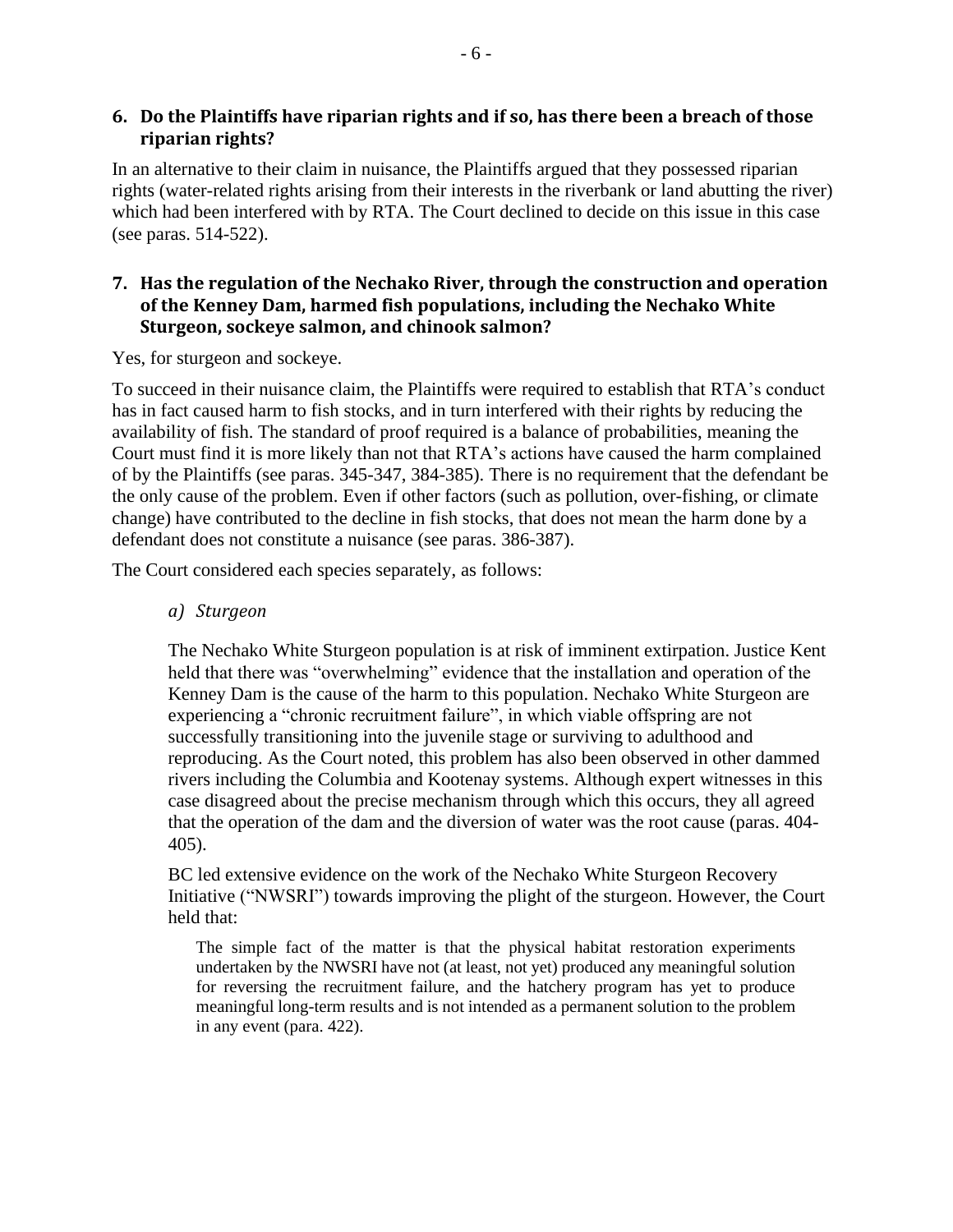#### *b) Chinook*

The Court found that the dam "initially had a devastating effect" on the Nechako Chinook population but that it has since recovered. Justice Kent was not convinced, on a balance of probabilities, that the population is still being harmed today (see paras. 424- 441). He left open the possibility that "restoration of a somewhat more natural flow regime in the river, particularly a spring freshet, might improve the health of the Chinook population" (para. 441), but found that there was not sufficient evidence before him to find this as a fact.

#### *c) Sockeye*

The Court agreed with the Plaintiffs that the operation of the dam is causing increased temperatures in the Nechako River, contributing to the premature deaths of sockeye migrating through the Nechako on their way to their spawning grounds (see paras. 442- 447, 463-464). As the Plaintiffs pointed out, the waters of the Nechako River are the warmest that these fish encounter in their lifetimes. In particular, the Court held that the temperature target to which the River is currently managed during the sockeye migration period, 20 degrees Celsius, is not sufficiently protective of sockeye and that a target of 19 or even 18 degrees would be more "much more effective" (para. 463). The Court also noted that the current, inadequate temperature target is regularly exceeded (paras. 449- 450, 462-464).

#### **8. Does this harm to fish and in turn to the Plaintiffs' rights constitute a nuisance in law?**

Yes. The Court found that the impact on the Plaintiffs is substantial and "hugely disproportionate" to any effect on the non-Indigenous population. Justice Kent concluded that this interference with the Plaintiffs' rights goes beyond any expected 'give and take', meeting the legal threshold for nuisance, and therefore that "RTA must be found liable to the plaintiffs for the tort of private nuisance unless it is immunized by defences based on statutory authority or limitations legislation." (paras. 471-472, 493, for further discussion on nuisance law see paras. 346, 360-361).

#### **9. Can RTA rely on the defence of statutory authority? Is such a defence inapplicable because of the constitutionally protected nature of the Plaintiffs' Aboriginal rights? What about limitation defences?**

Yes. The Court found that the harm to fish and resulting interference with the Plaintiffs' rights is the inevitable result of the construction and operation of the Kenney Dam, and that RTA was authorized by government to construct and operate the dam in the manner it did. This meets the test for the defence of statutory authority (see paras. 525, 542-543).

The Court rejected an argument by the Plaintiffs that RTA's authorizations were constitutionally inapplicable insofar as they infringed the Plaintiffs' Aboriginal rights, and that therefore they could not be relied upon as a defence to nuisance (see paras. 572-573). The Court found that Alcan was entitled to rely on the "common law, legislation, and contracts which have throughout applied to and governed its conduct and commercial undertaking", noting that if this undertaking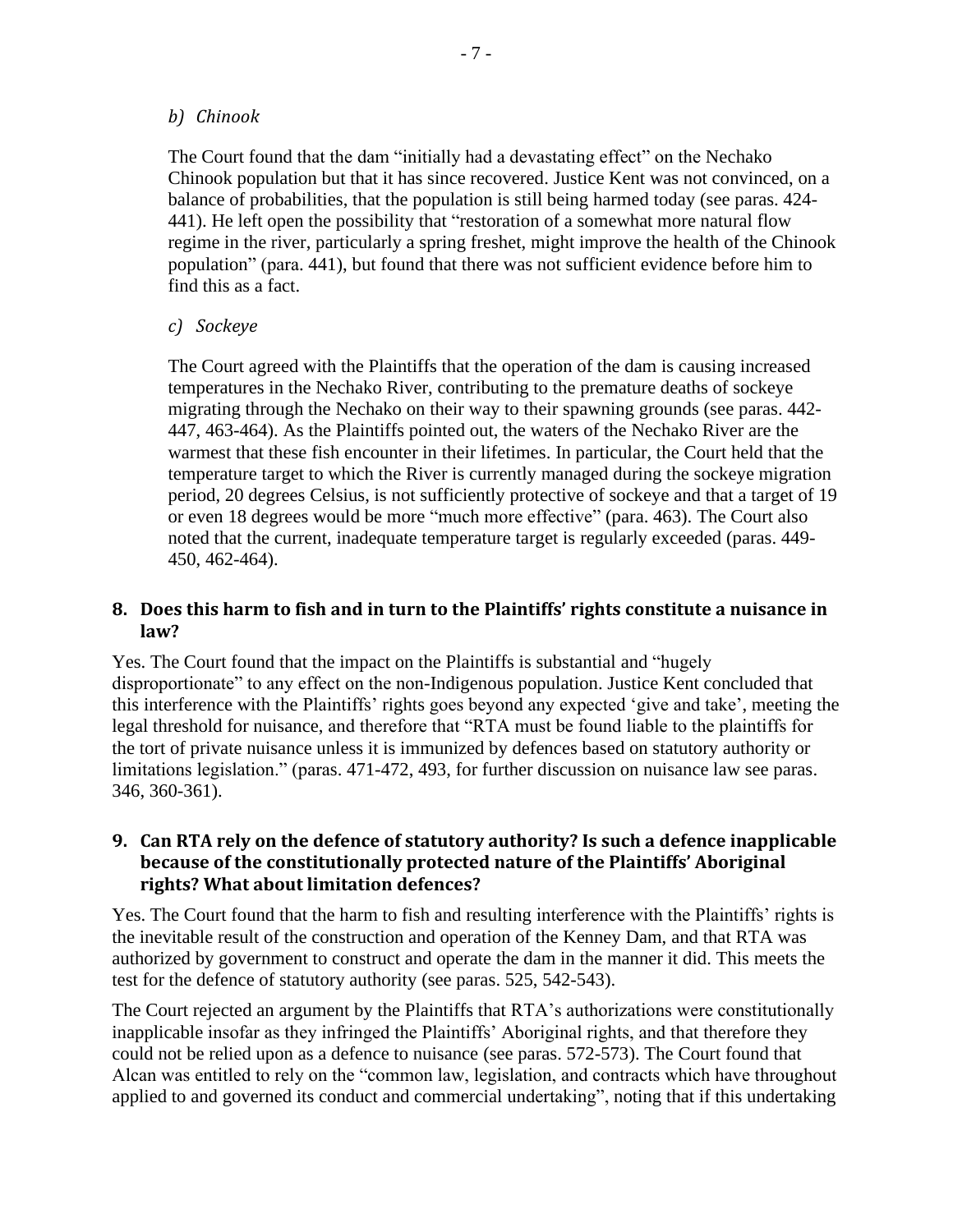has harmed the Plaintiffs' Aboriginal rights, "the plaintiffs' remedy should lie against the Crown and not RTA in the circumstances of this case" (para. 574).

The Court went on to consider whether there has been an unjustified infringement of the Plaintiffs' Aboriginal rights, something he noted could be relevant if an appeal court decides that he was wrong on the question of constitutional inapplicability. The Court held that were it compelled to find on the matter, "I would likely determine that RTA's desire to operate at maximum capacity does not outweigh the resulting adverse effects on the plaintiffs' Aboriginal interests and that the latter infringement is no longer justified" (para. 601.) Indeed, it stated that, in light of the "new reality" set out in its reasons, including its findings on the Plaintiffs' Aboriginal rights, it is necessary for the Crown to "reassess its prior conduct". Justice Kent pointed out that BC and Canada currently have various tools at their disposal to increase water flows in the Nechako (paras. 589-590).

The Court also considered arguments by RTA that the Plaintiffs brought their claims too late, either under the *Limitation Act<sup>2</sup>*, or because they "acquiesced" to the dam's operation (called the doctrine of laches). Justice Kent rejected RTA's *Limitation Act* argument, finding that the damage to fish is continuously occurring (paras. 611-612). He did not consider it necessary to decide the issue of laches but remarked that it was "completely unrealistic" to suggest that the Plaintiffs acquiesced to the installation and operation of the dam (para. 613).

### **10.Should an injunction be ordered requiring RTA to release more water into the Nechako River to protect and benefit the health and abundance of fish?**

No. Because the Court found that the defence of statutory authority was available to RTA, it did not have to decide on what the appropriate remedy would have been (para. 626).

However, Justice Kent nevertheless concluded that, if RTA had been liable to the Plaintiffs, he "would have favoured an injunction increasing water flows into the Nechako River", though he would have asked for further submissions from the parties on remedy, including potentially sending the parties to negotiate and attempt to come to an agreement (para. 642).

### **11.Do the governments of BC and Canada have an obligation to take action to protect the Plaintiffs' Aboriginal rights to fish?**

Yes. Justice Kent made several findings and declarations on the responsibility of the Crown defendants to protect the Plaintiffs' rights. He stated:

An Aboriginal right to fish may not bestow upon the plaintiff First Nations a property interest in the fish themselves, but without the fish, there can be no Aboriginal right to exercise.

It follows that the Crown, both provincial and federal, has an obligation to protect the plaintiffs' Aboriginal right to fish by taking all appropriate steps to protect the fish and to act honourably in doing so. (paras. 645-646).

And:

The Crown suggests it will not ignore any finding this Court may make respecting the plaintiffs' Aboriginal rights. It does not, however, suggest what it might do as a consequence in that regard, and one perhaps cannot fault the plaintiffs for a certain degree of skepticism on the matter, given their exclusion from critical decision-making in the past, the Crown's refusal

<sup>2</sup> *Limitation Act*, R.S.B.C. 1996, c. 266.